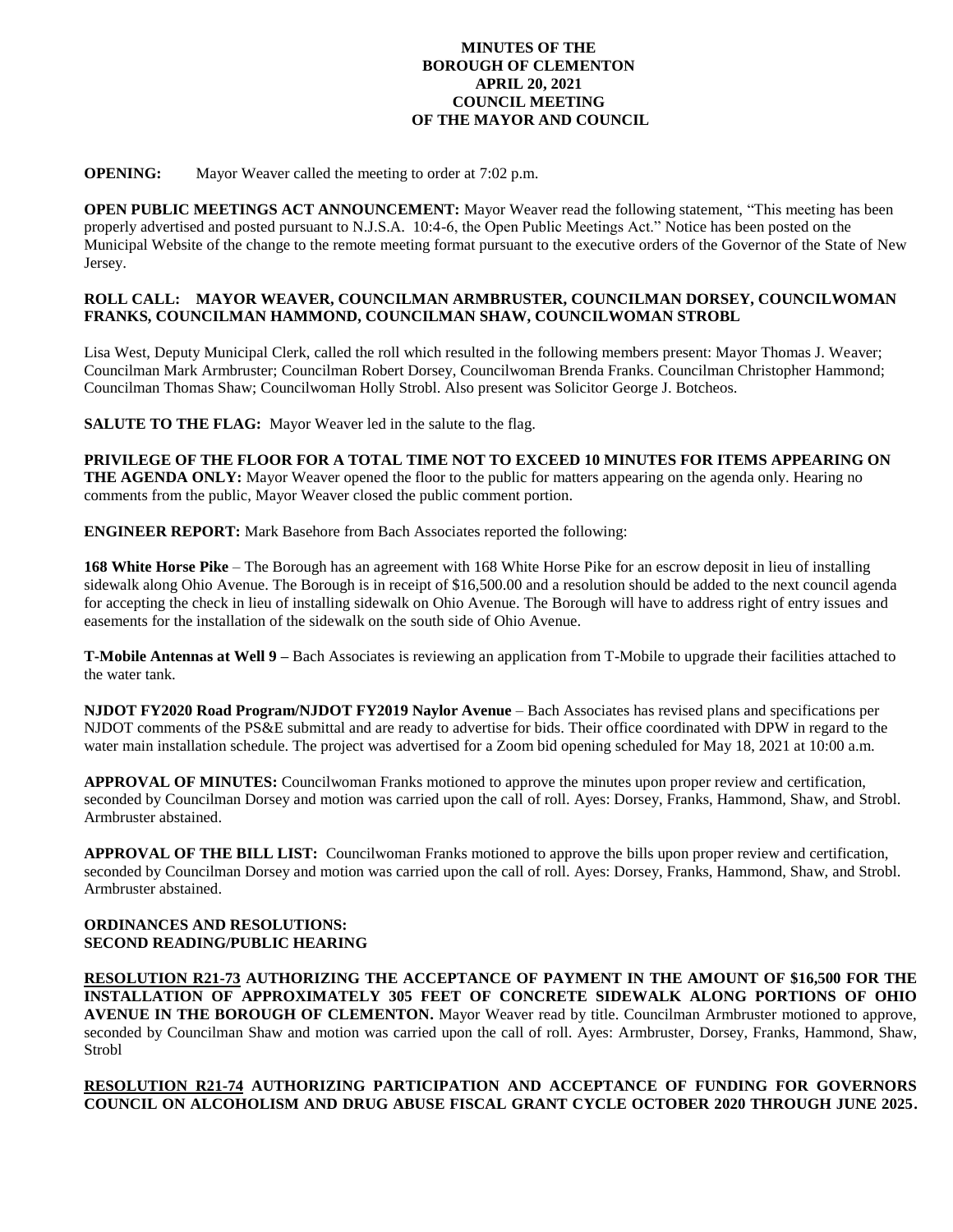Mayor Weaver read by title. Councilman Armbruster motioned to approve, seconded by Councilwoman Strobl and motion was carried upon the call of roll. Ayes: Armbruster, Dorsey, Franks, Hammond, Shaw, Strobl

**RESOLUTION R21-75 AUTHORIZING ACCEPTANCE OF GRANT FROM THE STATE OF NEW JERSEY DEPARTMENT OF LAW AND PUBLIC SAFETY, OFFICE OF THE ATTORNEY GENERAL.** Mayor Weaver read by title. Councilman Armbruster motioned to approve, seconded by Councilman Shaw and motion was carried upon the call of roll. Ayes: Armbruster, Dorsey, Franks, Hammond, Shaw, Strobl

**RESOLUTION R21-76 AUTHORIZING MANDATE OF DIRECT DEPOSIT FOR MUNICIPAL EMPLOYEES IN THE BOROUGH OF CLEMENTON.** Mayor Weaver read by title. Councilman Dorsey motioned to approve, seconded by Councilman Shaw and motion was carried upon the call of roll. Ayes: Armbruster, Dorsey, Franks, Hammond, Shaw, Strobl

**RESOLUTION R21-77 AUTHORIZING CANCELLATION OF PAYMENT PLAN FOR BLOCK 23, LOT 2.** Mayor Weaver read by title, Councilman Armbruster motioned to approve, seconded by Councilman Shaw and the motion was carried upon the call of roll. Ayes: Armbruster, Dorsey, Franks, Hammond, Shaw, Strobl

**RESOLUTION R21-78 AUTHORIZING AWARD OF CONTRACT TO TKT CONSTRUCTION CO., INC. FOR THE REPLACEMENT OF WELL #9 PROJECT IN THE AMOUNT OF \$952,999.00**. Mayor Weaver read by title. Councilman Dorsey motioned to approve, seconded by Councilman Shaw and motion was carried upon the call of roll. Ayes: Armbruster, Dorsey, Franks, Hammond, Shaw, Strobl.

**UNFINISHED BUSINESS:** Councilwoman Franks asked if there was a date for the shredding event. Mayor advised that he spoke with the Public Works Director, Kevin Garretson and that there is no date set at this time. Shredding event is being partnered with Lindenwold.

Councilwoman Franks also stated that there have been complaints with regard to the electronic sign not working. Councilwoman Franks asked if the Borough could either repair it or shut it off. Mayor Weaver agreed and Councilman Armbruster suggested the Borough shut it off until we can repair it.

Councilwoman Franks stated that she spoke with the Tax Collector, Jo Ann Watson as to Clementon Park. Water has not been paid. Mayor Weaver advised that the lienholder's attorney, Stark & Stark advised that April 30, 2021 the auction bid will be certified and all back taxes, water, sewer and the dam loan will all be brought up to date by the new owner.

Also, Councilwoman Franks asked if there was a decision made as to opening up the Senior Center and basketball court. Mayor Weaver believe that signage for the playground and basketball court have been approved as they have to approve the language. Mayor Weaver believes that the signage was ordered last week for the playgrounds but not for the basketball court and senior center.

**NEW BUSINESS:** Councilwoman Franks stated that the Borough residents are asking to do the town wide yard sale again. Would like to set up a date by June. Mayor and Council have no objections to same. Councilwoman Franks will set up date.

Councilman Shaw received a message from a Jeremy as to organizing a clean up of Signal Hill. Jeremy asked if a member of the Governing Body would attend. Event was shared on Facebook. Event will take place on May  $2<sup>nd</sup>$  at 12 noon.

Councilman Armbruster spoke to a resident about two properties owned by the Borough. Believes the address is 145 Garfield Avenue. States that there are quite a bit of trees and vegetation, which is overgrown. Vines have killed some trees and are in danger of falling. Knows Public Works is busy. Suggests Borough to work with Public Works to use money from open space to get tree service. Mayor Weaver believes we should move now and not wait until next meeting to get quotes and discuss. Kevin Garretson advised that we can use money under the Voorhees Co-Op Maintenance Contract and won't need to get quotes. No objections were made by Mayor and Council.

Mayor Weaver advised that he will be holding the Memorial Day Service at 11:00 a.m. at Hero's Park.

Mayor Weaver stated that resident Dave Cornwell would like to host a small gathering behind the Senior Center/Wooster's Towers for the veterans and seniors. Just a small BBQ with entertainment on June 13<sup>th</sup>. Mr. Cornwell would like permission to use the ground. Mayor Weaver stated he will get information from Mr. Cornwell as to how many people, etc. so that the Borough complies with the CDC guidelines and the Governor's Executive Orders due to Covid. Mayor and Council has no objections of Mr. Cornwell using the ground.

**PRIVILEGE OF THE FLOOR:** Mayor Weaver opened the public comment period for anyone in virtual attendance who wished to speak.